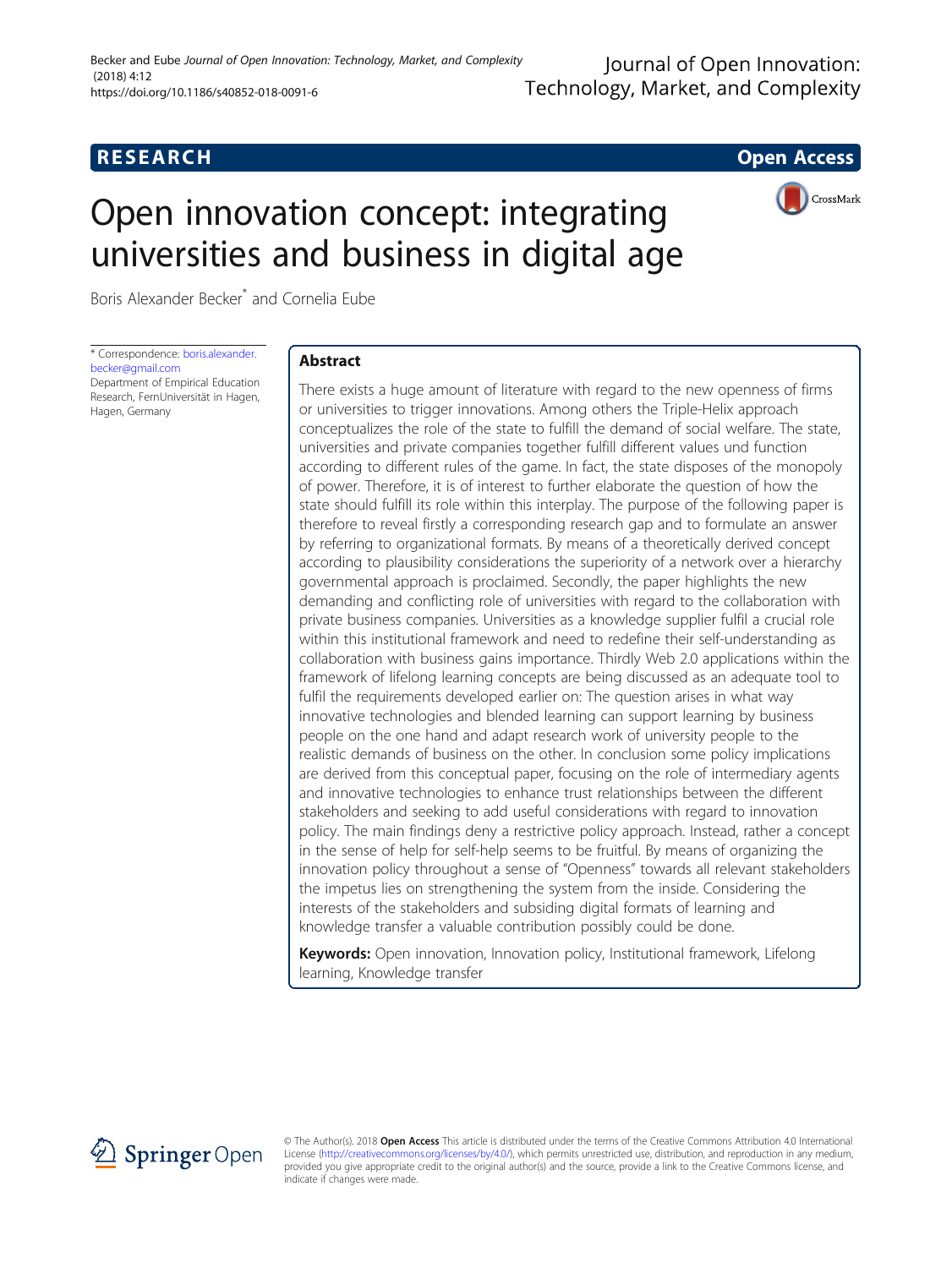#### Introduction

The notion of the university as an ivory tower is well known and frequently discussed. Nevertheless, recent research results favour a new "open role" of universities to fulfil their functions as knowledge providers. This rather economicscentred view is subsumed under the term "Open Innovation" by Chesbrough ([2008\)](#page-14-0). Companies as important job-providers increasingly operate in a global market defined by vigorous competition. Within this field, knowledge and its circulation become crucial for survival in the market. Due to these demanding circumstances the identification of relevant sources of knowledge has to be paid attention for economic success. One option offers public science or universities as a stakeholder within the national innovation system: According to Fabrizio 'public science supports the productivity of private science in multiple ways' (Fabrizio [2006,](#page-14-0) p. 136). Empirical studies have explored the fruitfulness of public knowledge for firms in the sense of a leverage effect. For instance access to university knowledge increases the rate of efficiency and effectiveness with regard to innovation outcome. (Cockburn and Henderson [2000\)](#page-14-0). Therefore in the U.S. policy programs have been launched to tie university research to industrial participation and to stimulate economic development. Nevertheless the advantageousness of university research varies across industries and is particular important in high-tech sectors (Cohen et al. [2002](#page-14-0)).

At the same time universities act as independent stakeholders and follow the paradigm of open 'science' (Poyago-Theotoky et al. [2002](#page-15-0)). Although the two actors (universities and companies) are in many cases diametrical opposites in the way they handle information and knowledge and in their different structures, constraints, aims and objectives, impetus for a deeper relationship than before does exist (Rayna and Striukova [2015\)](#page-15-0).

The question now arising is how the state can support this desired collaboration and what role digitization performs in the interplay between university and industry. This paper aims to contribute to this discussion by relating theoretically conceptualized demands regarding the "Governance of knowledge-transfer within university-business collaboration" to the offers from new media. To fulfil this task the paper first explores the state of the art in innovation studies and introduces the approach of Network versus Hierarchy as a theoretically derived concept with regard to Innovation Policy and Governance topics. Secondly, in contrast to this macro-level dimension, the paper discusses university-industry collaboration on a micro level. The general framework and its dynamic are revealed and the problem of transferring implicit knowledge and its bondage to personal mobility is discussed. In the following section possible solutions on this track to an open-minded university are proposed, with a special focus on Web 2.0 applications. In fact, digital media might perhaps support the establishment of intermediate actors and have the capacity to build up trust on the micro level alongside measures on the Governance or macro level. Network-oriented Governance together with digitization as a tool may help to overcome the gap between science and industry and lead to lifelong learning and innovation outcome. Following an outline of implications for policy, the paper then concludes with a discussion of its implementation.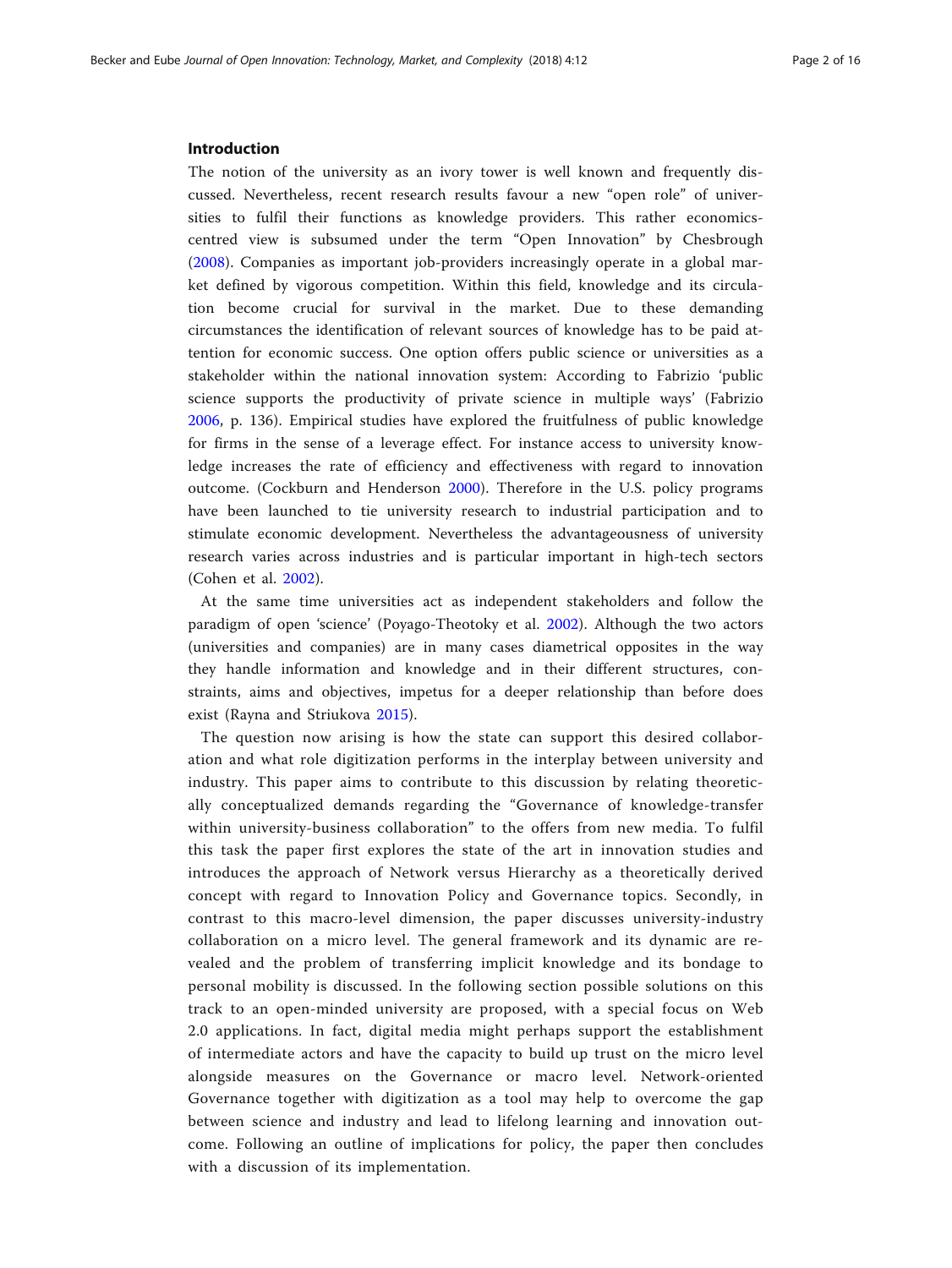#### Conceptual approaches explaining differences in innovation outcome

There exists a broad range of literature referring to the innovation outcome of companies, regions, nations and of a global scale. They in fact have in common a discussion of three central stakeholders involved, namely business companies, knowledge generating institutions like universities and finally governmental entities. This has been summarized by the Triple-Helix approach (Etzkowitz and Leydesdorff [2000](#page-14-0)), which focuses on the dynamics of this "collaboration" of three stakeholders with different rules of the game. In fact, it represents a clash of different cultures. Nevertheless, the potential of this collaboration has risen mayor attendance among scholars, practitioner's and politicians. Among the concept of the Triple-Helix there exist different approaches with focus on either university-industry collaboration on the micro level or the role of the state on a macro level. In the following this distinction is taken into account and firstly the role of state revealed in more detail. According to Meissner & Kotsemir, the term "innovation includes new technological, economic, organizational and social solutions which are not necessarily marketable in an economic sense with direct monetary impact but are applied and used" (Meissner and Kotsemir [2016,](#page-15-0) p. 3).

#### Innovation policy

Among other categories the Global Competitiveness Index (GCI) publishes an innovation sub-index every year to measure the innovation outcome of a country and to forecast its innovative performance. This benchmarking functions as a ranking and pinpoints certain failures of countries and their governments respectively. It is therefore of high interest for policy-makers to identify possible reasons for these weaknesses and to foster the innovation outcome. Kaiser ([2008](#page-14-0)) gives an overview of comparative approaches to analyzing highly industrialized countries within the range of Comparative Political Economy. Generally speaking the study by Kaiser [\(2008\)](#page-14-0) indicates the potential of state-centred innovation policy control to improve the coordination of societal actors and consequently the innovation outcome. Within this context Perkmann & Walsh ([2007](#page-15-0)) emphasize the role of the institutional setting to stimulate collaboration between universities and enterprises. 'On an institutional level of analysis, much existing literature (…) fails (…) to address how existing institutional structures and national innovation systems shape organizational arrangements for university-industry collaboration' (Perkmann & Walsh, [2007](#page-15-0), p. 274).

Innovation Policy aims to influence the coordination between different stakeholders as well as their interaction with the institutional subsystem (Kaiser [2008](#page-14-0)). This importance of the coordinating function of the state is accentuated by Chaminade and Edquist ([2010](#page-14-0)) as well in their investigation of a demand-driven innovation policy framework in general: 'In terms of both lack of user-producer interaction and lack of articulation of demand in general, state actors have a role to play' (Chaminade and Edquist [2010](#page-14-0), p. 284). This perspective is derived from the national innovation system (NIS) model, which was conceptualized in the 1990s by Freeman [\(1991\)](#page-14-0), Lundvall ([1992\)](#page-15-0) and Nelson ([1993](#page-15-0)). It represents a holistic approach which puts special emphasis on interactions, interconnectedness and synergies (Meissner and Kotsemir [2016\)](#page-15-0).

A national system of innovation is the system of interacting private and public firms (either large or small), universities and government agencies, aiming at the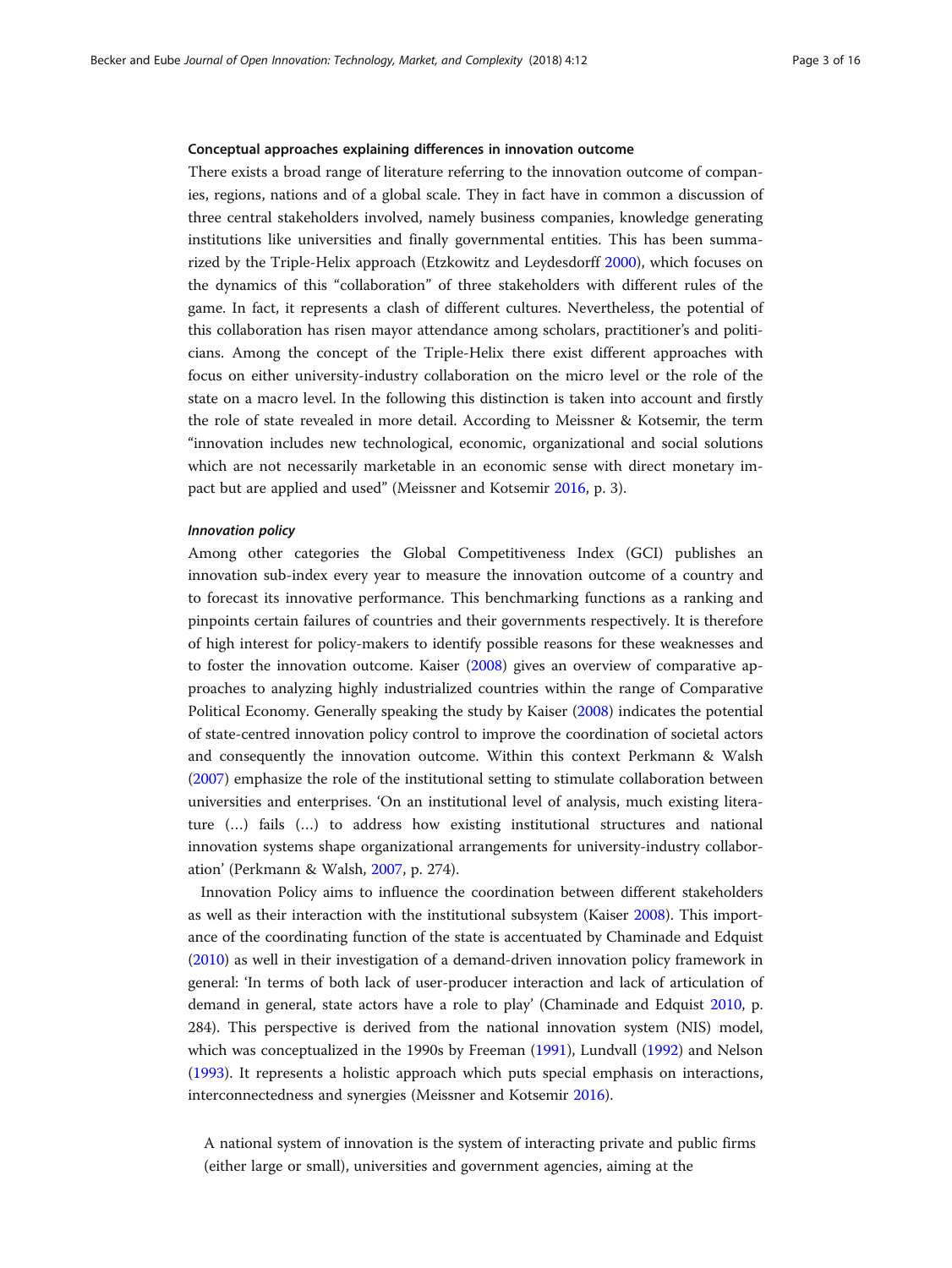production of science and technology within national borders. Interaction between those units may be technical, commercial, legal, social and financial, inasmuch as the goal of the interaction is the development, protection, financing or regulation of new science and technology (Niosi et al. [1993](#page-15-0), p. 212).

Possible focal points for state intervention such Research Policy, Financial Policy or Domestic and Judicial Policy can be identified here. Nevertheless, there is no set course to be steered. Instead, the whole system is in constant motion and no one can predict the future or the exact path it will take. The approach calls for policy intervention where problems exist that the private actor cannot solve (Chaminade and Edquist [2010](#page-14-0)). Although this approach encompasses a wide variety of institutions and actors and stresses the importance of linkages, "the meaning of trust building in the networked innovation and the ways of its achievement (…) as well as the role of governments or its proactive policy creating favourable conditions for such interactions" is undermined (Meissner and Kotsemir [2016,](#page-15-0) p. 9).

#### Open innovation

Alongside the approach of the NIS, which argues mainly on an institutional level, there exists the Open Innovation (OI) approach (Chesbrough et al. [2006\)](#page-14-0). This also needs to be considered to formulate adequate Innovation Policy. Whereas the approach of the NIS treats enterprises as a black box, the OI approach investigates the perspective of enterprises. For Fabrizio [\(2006\)](#page-14-0), as one of the pioneers of the OI approach, Open Innovation means 'the purposive inflows and outflows of knowledge to accelerate internal innovation, and expand the market for external use of innovation, respectively' (Fabrizio [2006](#page-14-0), p. 134). Gassmann and Enkel [\(2006](#page-14-0)) distinguish between three forms of cooperation processes – firstly 'Outside-In', in which the exploitation of external knowledge resources is subsumed as customers, suppliers and other institutions like universities provide the enterprise with inflows of knowledge, and secondly 'Inside-Out', which means the external commercialization of internal knowledge such as new product ideas or brands. Thirdly the term 'Coupled-Process' is used to characterize innovation networks. In this case both 'Outside-In' and 'Inside-Out' strategies are connected by means of strategic alliances to fulfil the demands of the market (Gassmann and Enkel [2006\)](#page-14-0). Consequently the places of knowledge generation, technological realization and market commercialization must be distinguished.

Summing up the point of interest of the OI approach moves away from industry as the only actor in accordance with the NIS approach. Instead, knowledge generation is considered as a fully integrated process with many important actors and sources of knowledge becoming involved (Fabrizio [2006\)](#page-14-0). The OI approach as well as the NIS approach accentuate the advantage of outsourcing knowledge-generating processes, although both approaches stem from different perspectives. Moreover the intervention of the state or public sector is suggested by both approaches. In fact De Jong et al. ([2008](#page-14-0)) formulate this conclusion by saying, 'However, when universities or public research institutes are involved, such relations are coordinated to a limited degree by the market mechanism' (de Jong et al. [2008,](#page-14-0) p. 39). Nevertheless, the two approaches do not answer the question of how the state or innovation policy has to be conceptualized in order to support innovative performance in the sense of outsourcing knowledge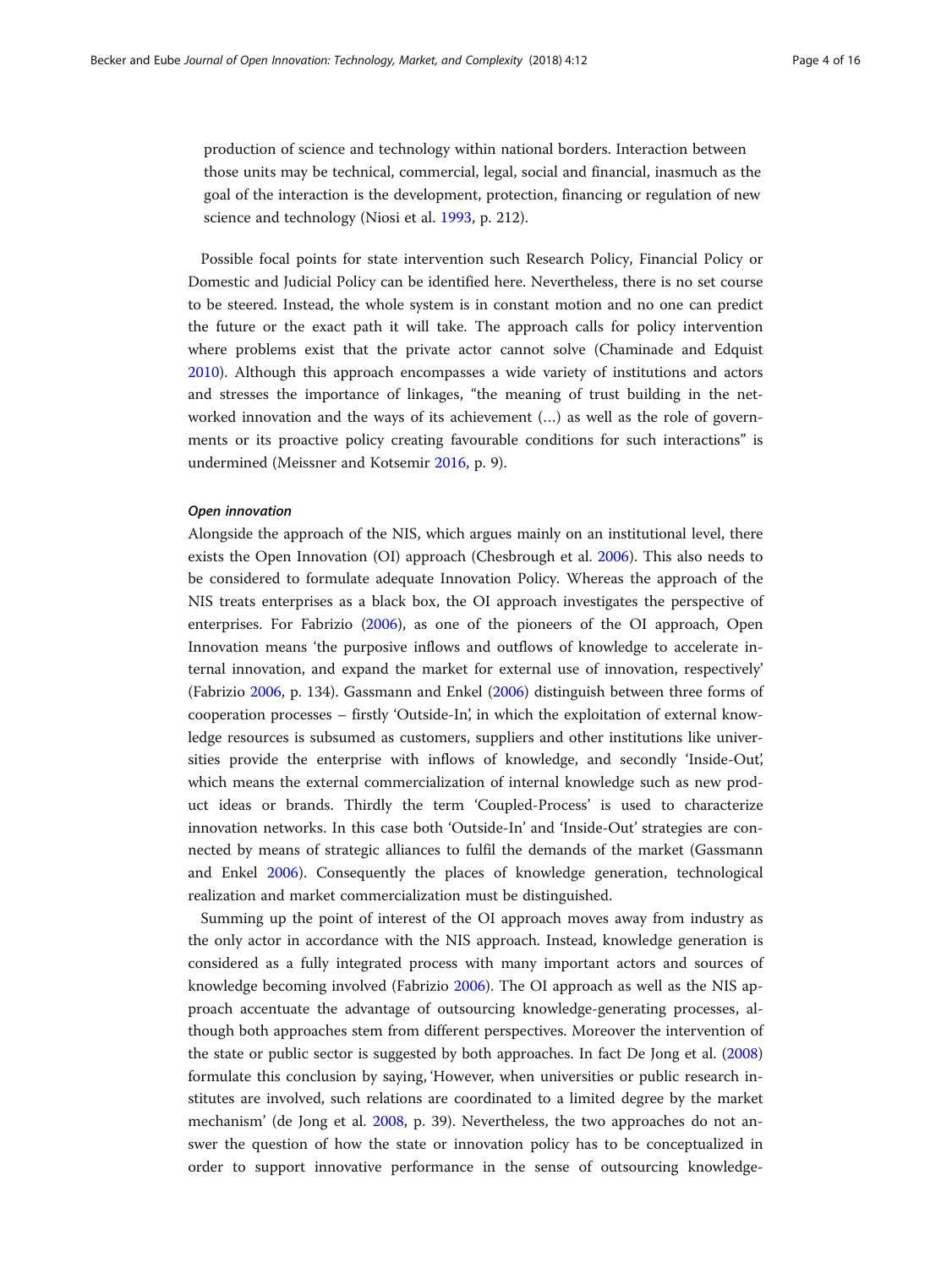generating processes. According to Werle ([2012](#page-15-0)), 'one central shortcoming of studies pertaining to national innovation systems is their lack of a theoretical concept of institutions that could be related to and integrated with general institutional theory' (Werle [2012](#page-15-0), p. 29). But it is institutions and their specific configuration which decide on the differences in the innovative style of each country. Therefore society's institutions should first be examined before attempting any forecast of their influence on innovative performance (Hollingsworth [2000](#page-14-0)).

#### Network versus hierarchy approach

The previous discussion has elaborated the research gap and differentiated the point of interest with regard to boosting the innovation outcome of a country. The latter aspect with regard to institutions can be subsumed under the term governance, which is defined as the 'totality of institutional arrangements –including rules and rule-making agents – that regulate transactions inside and across the boundaries of an economic system' (Hollingsworth et al. [1994](#page-14-0), p. 5). In fact there are many different types of institutions, which interact in a specific way, modulate governance models and modify the mode of knowledge transfer (Ortiz [2013\)](#page-15-0). According to Hollingsworth et al. ([1994](#page-14-0)), it is possible to distinguish between the market, the organization, the state, the network, the community and the association. The characteristics of each form cannot be discussed in detail in this paper. Instead, the paper aims to contribute to the debate and help close the research gap with regard to the advantages of specific institutional configurations for the purpose of cross-border knowledge transfer in the sense of the above described outsourcing of knowledge generating processes. The two opposites in the continuum of institutional configurations are therefore discussed below and the network versus hierarchy approach is introduced. On the one hand a network 'describes stable relations and interactions of persons or organizations, without that the actors lose their autonomy' (Ortiz [2013](#page-15-0), p. 39f). Those actors are neither an integrated part of a formal organization nor completely autonomous as in a market. Instead, the connection within a network has a sustainable but loose character and is therefore predisposed to exchanging resources, which are not precisely costed and therefore cannot be purchased on the free market (Lütz [2006](#page-15-0)). To the best of our knowledge, network studies are quite rare within the context of governance of the innovation system. Studies drawn from management fields, which explain the innovative performance of firms, are much more widespread. According to van Rijnsoever et al. [\(2014\)](#page-15-0), these studies underline the preponderance of networks within firms to establish new forms of resource or knowledge combinations, which lead to new innovation. Therefore these studies suffer from the enterprise focus, since innovation outcome within the whole innovation system is not considered. Moreover this research strand does not "justice the innovation system premise that new inventions and technologies are the outcome of collaboration between different actor types" (van Rijnsoever et al. [2014,](#page-15-0) p. 1095). Apart from this, there are network studies in the literature on innovation systems, which focus their research on the dynamics of regional networks (e.g. (Yokura et al. [2013\)](#page-15-0).

In this paper the network versus hierarchy discussion is conducted with regard to the governance level. Normally the state is considered as hierarchically structured, since it disposes of the monopoly of power to enforce new laws or other decisions (Ortiz [2013\)](#page-15-0). The hierarchical organization is predisposed to fulfil complex tasks, as each unit's role is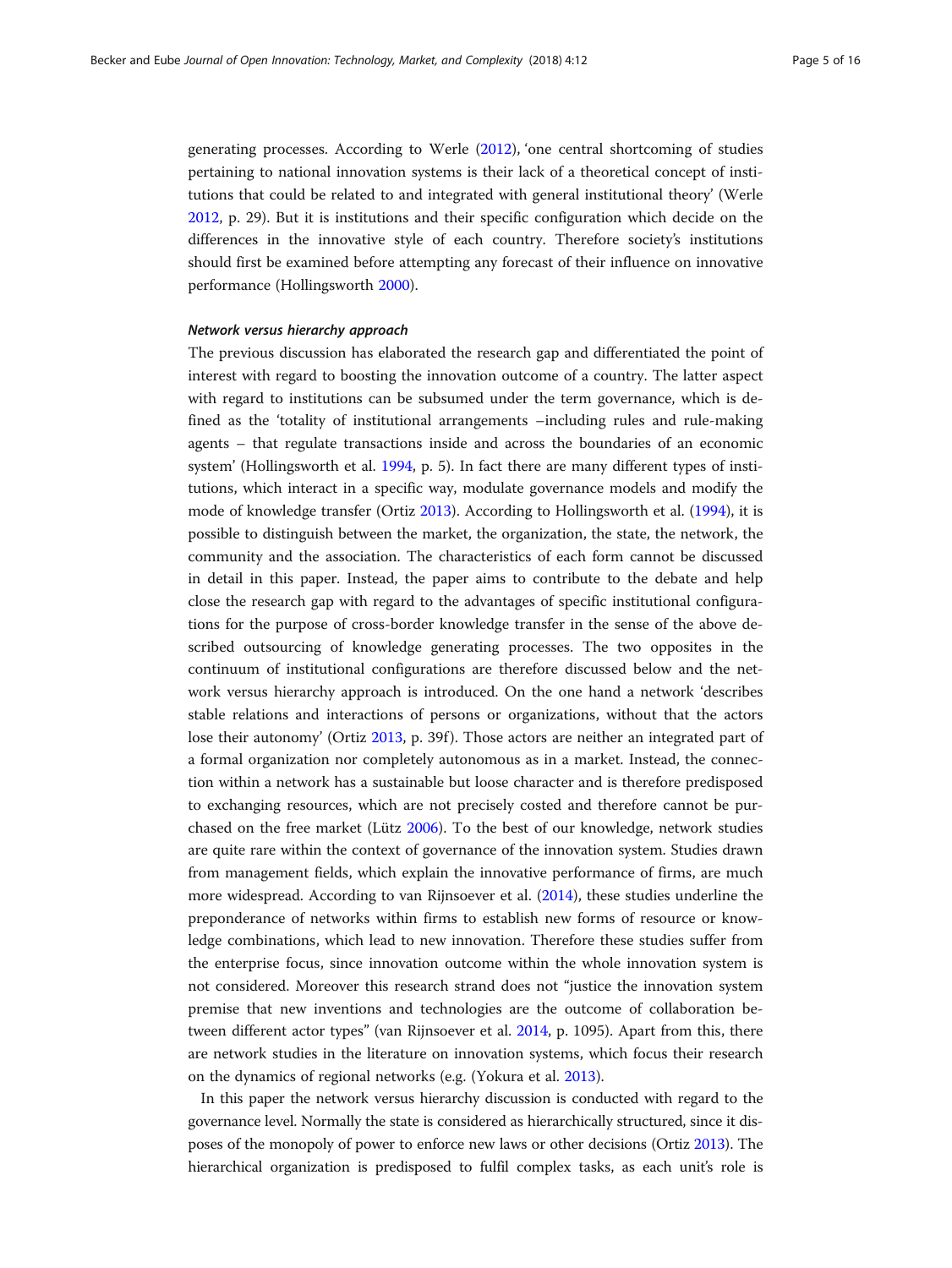defined by its power limitations and task-sharing is common. This leads to the predictability of action and capacity to act (Benz and Dose [2010](#page-14-0)). Nevertheless, this also hampers coordination between different actors within a hierarchically structured organization. According to Benz and Dose ([2010](#page-14-0)), this is the case because the leadership and the various subdivisions of such an organization do not pursue the same aims. Therefore the building up of trustful relationships as a condition for long-lasting coordination processes becomes difficult. Generally speaking, it is possible to distinguish between interaction, coordination and stability of a relationship. Whereas interaction is a necessary condition for knowledge transfer, the level of coordination is reached through the exchange of information and resources. Therefore coordination is the sufficient condition for knowledge transfer Becker [\(2014](#page-14-0)). Benz and Dose ([2010\)](#page-14-0) point out that these conditions do not allow any forecasts of the stability of this relationship. In this case trust as an independent variable comes into play. Without trust, no lasting exchange of tacit knowledge materializes and trust goes along with shared norms and values, as well as with common aims (Benz and Dose [2010](#page-14-0)). Various literature contributions exist about trust and its function within networks, which Newell and Swan ([2000](#page-15-0)) elaborate very well. Alongside shared norms and values, the development of trust may be process-based in the sense of reciprocal recurring exchange, or be traced back to social similarity (Zucker [1986](#page-15-0)).

To summaries this section, the network versus hierarchy approach encompasses different governance models on the macro level, which move in the continuum between the network as beneficial for knowledge transfer on the micro level and hierarchy as inhibiting or hampering knowledge transfer on the micro level.

#### Cooperation between universities / research institutes and private enterprises

The following section deals with the previously mentioned micro level in more detail. In fact certain obstacles with regard to the knowledge transfer between universities and private enterprises are discussed.

#### General framework and its dynamics

Generally speaking, the aims and interests of researchers and entrepreneurs differ. On the one hand researchers seek to develop a scientific reputation based mainly on publications, and on the other hand entrepreneurs need to look after their sales and corresponding profits. The two sides and their potential for cooperation are first discussed theoretically in this section. To start with the general motives of researchers and entrepreneurs have to be examined, since without overlapping interests there will be no sustainable and successful cooperation (Lee [2000](#page-15-0)). Lee ([2000](#page-15-0)) has evaluated the general conditions for cooperation by means of 400 case studies and concludes that researchers follow classic scientific goals (Worasinchai et al. [2008\)](#page-15-0). The commodification of scientific results plays a minor role. Instead, researchers seek financial resources to support their research work and build up a well-equipped laboratory. Moreover researchers are interested in testing their theories and conclusions under empirical conditions and thus expanding their scientific knowledge. Further motives for cooperation with the private sector are supporting the transfer of human capital to industry. It is obviously of interest for researchers to arrange job opportunities for their students. By contrast, industry and business follow different goals in cooperation with the scientific world. In the first place private companies are searching for possibilities to improve their products and to launch highly profitable innovations.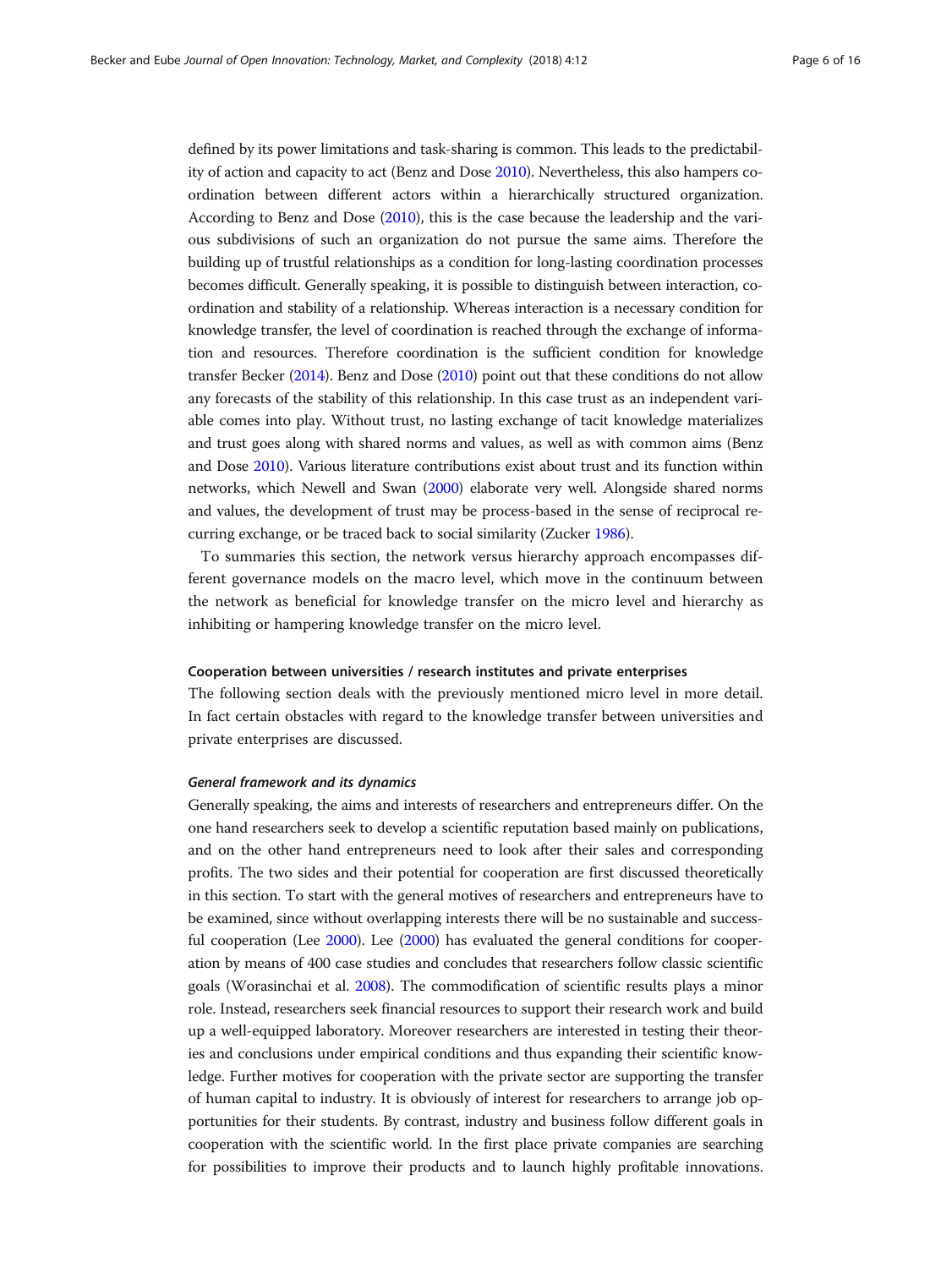Therefore the applicability of the research performed by scientists is of higher interest for enterprises. Consequently the expansion of their general knowledge by means of seminars or workshops plays a minor role (Lee [2000](#page-15-0)).

Given this situation, different models have been developed in the literature to filter out the promoting factors for and the obstacles to successful cooperation between the scientific and business worlds (Worasinchai et al. [2008](#page-15-0)). Hermans and Castiaux ([2007](#page-14-0)) for example examine whether the process of internal knowledge creation is influenced by external cooperation at all. Since both stakeholders, universities and enterprises, aim to generate new knowledge by means of cooperation, this question is highly relevant. Based on a qualitative research design, the authors investigate knowledge exchange between different stakeholders and its consequences for the aim of knowledge creation. They describe the process as a helix, which resembles the 'four modes of knowledge conversion' by Nonaka (Nonaka et al. [2000](#page-15-0)).

The first step is the level of socialization, when the different parties get to know each other and exchange firstly implicit knowledge (Nonaka et al. [2000\)](#page-15-0). Due to a cultural gap based on the different motives and interests described above, this process of enhancing trust between the stakeholders becomes difficult. Nevertheless, according to Hermans and Castiaux [\(2007](#page-14-0)) a solution exists. A third party should act as technological mediator, assuming the role of broker, and contribute to trust and credibility building. However, this should take place discreetly, since the socialization process is usually based on informal contacts, and official fairs or formalized events fail to deliver the desired outcomes.

The level of externalization follows, by means of which a formalized agreement is reached. Based on the preceding informal contacts and the tacit knowledge exchanged about the partners' beliefs and positions, the knowledge is codified for the first time (Nonaka et al. [2000\)](#page-15-0). This goes along with pros and cons for the knowledge exchange. Based on case-study results by Barnes et al. ([2002\)](#page-14-0), Hermans & Castiaux proclaim that 'the physical evidence of confidential agreements enhance the commitment of individuals working on the project and act as a mediator with regard to subsequent knowledge transfers' (Hermans and Castiaux [2007](#page-14-0), p. 47). However, strict written agreements can restrain researchers from working creatively, which is not conducive to the knowledge creation process. In fact the characteristics of the previous socialization process are important. It should not fail to 'create common perspectives about the collaboration field' (Hermans and Castiaux [2007,](#page-14-0) p. 47).

With the ongoing research work, the scientific knowledge becomes more complex. At this stage the third level, called combination, comes into play. This means the necessity of fixing the development of the cooperation in written reports (Nonaka et al. [2000](#page-15-0)). It channels the knowledge creation process and eventually promotes further exchange of tacit knowledge. Nevertheless, at this point the huge conflict of interests between scientific and private stakeholders becomes obvious. The question that arises is which details of the report are to be published and which are not. While industry seeks confidentiality agreements with the scientific party, the researchers aim to present at least parts of the results. In fact the diffusion of public knowledge in the direction of competitors and the scientific community cannot be prevented completely (Hermans and Castiaux [2007](#page-14-0)).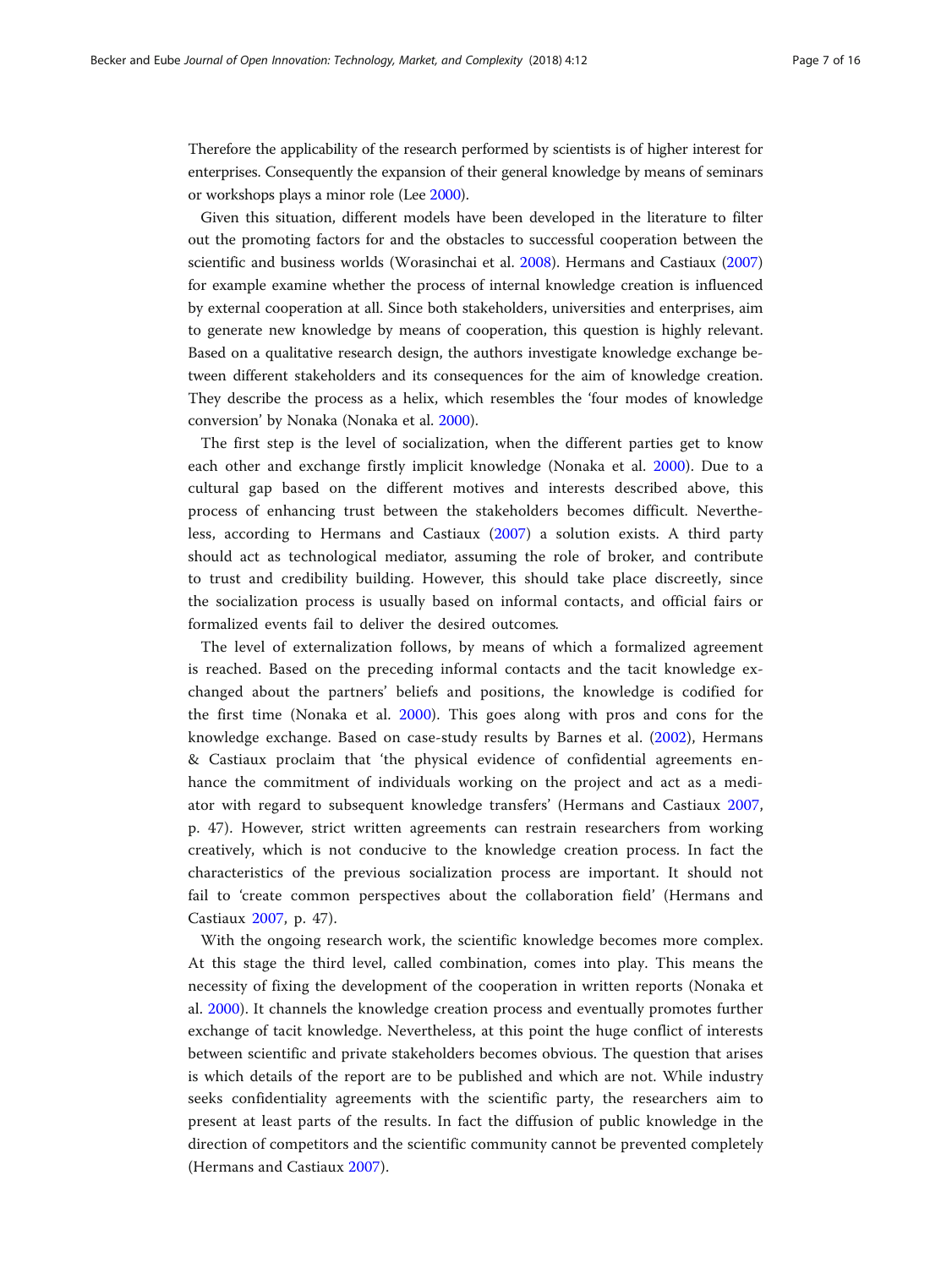In the last step, the helix finishes with what is called 'internalization'. Hermans and Castiaux [\(2007\)](#page-14-0) subsume under this item the knowledge gains of both parties achieved by means of the cooperation, whereas Nonaka et al. ([2000](#page-15-0)) point out the transfer of the knowledge 'status' from explicit to implicit. Based on data gained by Hermans and Castiaux [\(2007\)](#page-14-0), this step means progress for both stakeholders, since researchers have access to industrial reality and entrepreneurs can exploit scientific findings. It is important to point out that trust, credibility and social networking are at least equally important effects of the cooperation (Hermans and Castiaux [2007](#page-14-0)).

#### Opportunities and threats

In the previous chapter the trade-off between the goals of entrepreneurs and scientists in the various parts of collaboration was revealed. Against this background it is of interest to look at the conditions for general success or failure of collaboration. For this purpose it must first be defined what kind of collaboration corresponds to the general term Open Innovation.

It should be noted that different forms of knowledge exchange exist, which are clarified in more detail by Perkmann et al. ([2013](#page-15-0)) and their literature review. First of all they point out that the term "commercialization" has attracted major attention in the scientific world and that this kind of channel needs to be distinguished from the concept of "academic engagement". Both concepts are discussed below to clarify the distinction made in the relevant literature as well as in the scientific baseline of this paper.

According to Perkmann et al. [\(2013\)](#page-15-0), academic engagement can be defined as "knowledge related collaboration by academic researchers with non-academic organisations"(Perkmann et al. [2013](#page-15-0), p. 424). Formal activities such as collaborative research, contract research and consulting as well as informal activities such as providing ad-hoc advice and networking with practitioners are subsumed under this kind of interaction. In fact, this channel also incorporates person-to-person interactions.

By contrast, commercialization means generating economic profit from academic inventions. Therefore it does not necessarily encompass person-to-person interaction, since licensing out against the contracted receipt of royalty payments is a formal process. This process depends on the patenting on behalf of academic staff, which expresses a certain desire for exploitation. With regard to organizational matters commercialization may take place by setting up a firm with the objective of commercially exploiting a patented invention, briefly expressed by the term spin-off. Despite these differences the two concepts are linked to each other, since academic engagement precedes commercialization in many cases. For instance, working on common projects may give academic staff an idea for commercially valuable projects and may therefore be a starting point for a spin-off (Perkmann et al. [2013](#page-15-0)).

In the following the concept of university-industry collaboration is used in the sense of academic engagement, since otherwise person-to-person contacts would not necessarily be included.

In fact such 'successful innovation networks manage to balance dichotomies between diversity and stability in established structures' (Sandberg et al. [2015,](#page-15-0) p. 47). This means, that there is only a gradual distinction between diversity to foster knowledge creation and diversity to cut boundary-spanning connections. According to Sandberg et al. [\(2015\)](#page-15-0) and their research work, a large degree of diversity is beneficial to the innovation outcome,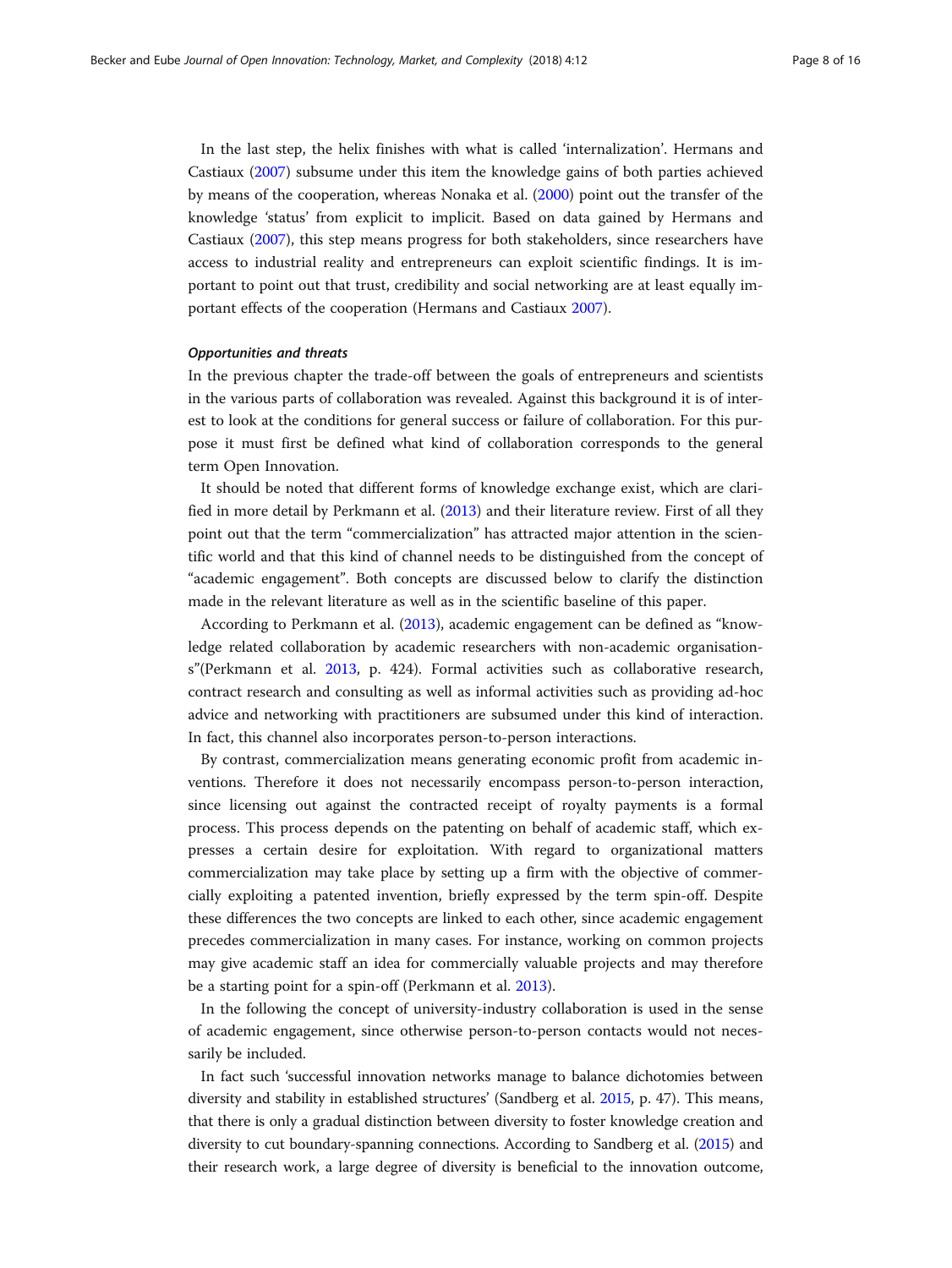but in the meantime requires a high level of commitment and patience from all actors involved. Moreover any kind of supervision of a research partnership must take into consideration the motives for participating in the network as well as the desired type of knowledge generation. Whereas partnerships based on codified knowledge transfer can deal with boundary objects such as patents or prototypes, partnerships based on tacit knowledge transfer have to make use of interactional expertise by means of e.g. brokers in the network (Sandberg et al. [2015](#page-15-0)). Alongside success factors, the discussion of costs and unintended consequences of research partnerships should not be neglected. Although universities are occasionally characterized as ivory towers with a negative connotation, the university-industry connection may be detrimental to the freedom of research. The loss of autonomy of the university may undermine its research performance and thereby influence the innovation system or the innovative performance of firms. Moreover research in the academic world cannot be considered only in economic terms. Otherwise enterprises and their interests would overwhelmingly influence the topics of research and certain fields of research work. Behrens and Gray [\(2001\)](#page-14-0) have discussed this issue, focusing on the role of the students. They conclude, that their 'results offer little support for those who believe that presence of industry is undermining the research experience students receive and/or eroding core values like academic freedom' (Behrens and Gray [2001,](#page-14-0) p. 195).

#### The role of digital media in higher education

The previous chapters have explored aspects which promote or hinder collaboration and knowledge transfer between universities and industry. This chapter considers possibilities and ideas defining how instruments developed in the e-learning context can foster trust to overcome the gap between the two stakeholders, business and university, on the micro level. The question that arises is how e-learning offerings within higher education may approximate the two stakeholders in spite of their different aims and strengthen the socialization process with regard to the helix discussion (see previous chapter). This refers firstly to the direct knowledge transfer – how can e-learning courses support the knowledge transfer between the two actors, universities and enterprises. As e-learning does not require synchronous and simultaneous attendance of the participants, this results in flexible course formats with new possibilities which fit the time constraints of working people and a supraregional range. Secondly, it reveals potentials in the context of collaborative efforts between universities and employees in continuing higher education and their mediating role for contacts. Finally, online courses are presented as a tool which enhances the knowledge of the actors involved about e.g. the working methods and aims of the other stakeholders in general. Furthermore, the intellectual properties and hence communication and collaboration between the stakeholders will also be enhanced.

#### OER and MOOCs

Web 2.0 can be distinguished from the former Web by its openness, the possibility of sharing resources and interaction of the users. 'The Web 2.0 system enhances the pool of knowledge by allowing users to participate, create ideas, and realize their ideas through simple passing of knowledge [..]. It allows users to be innovative' (Kim et al. [2011\)](#page-14-0). Subsequent trends towards open science and open innovation benefit from virtual tools and platforms which have evolved (Gassmann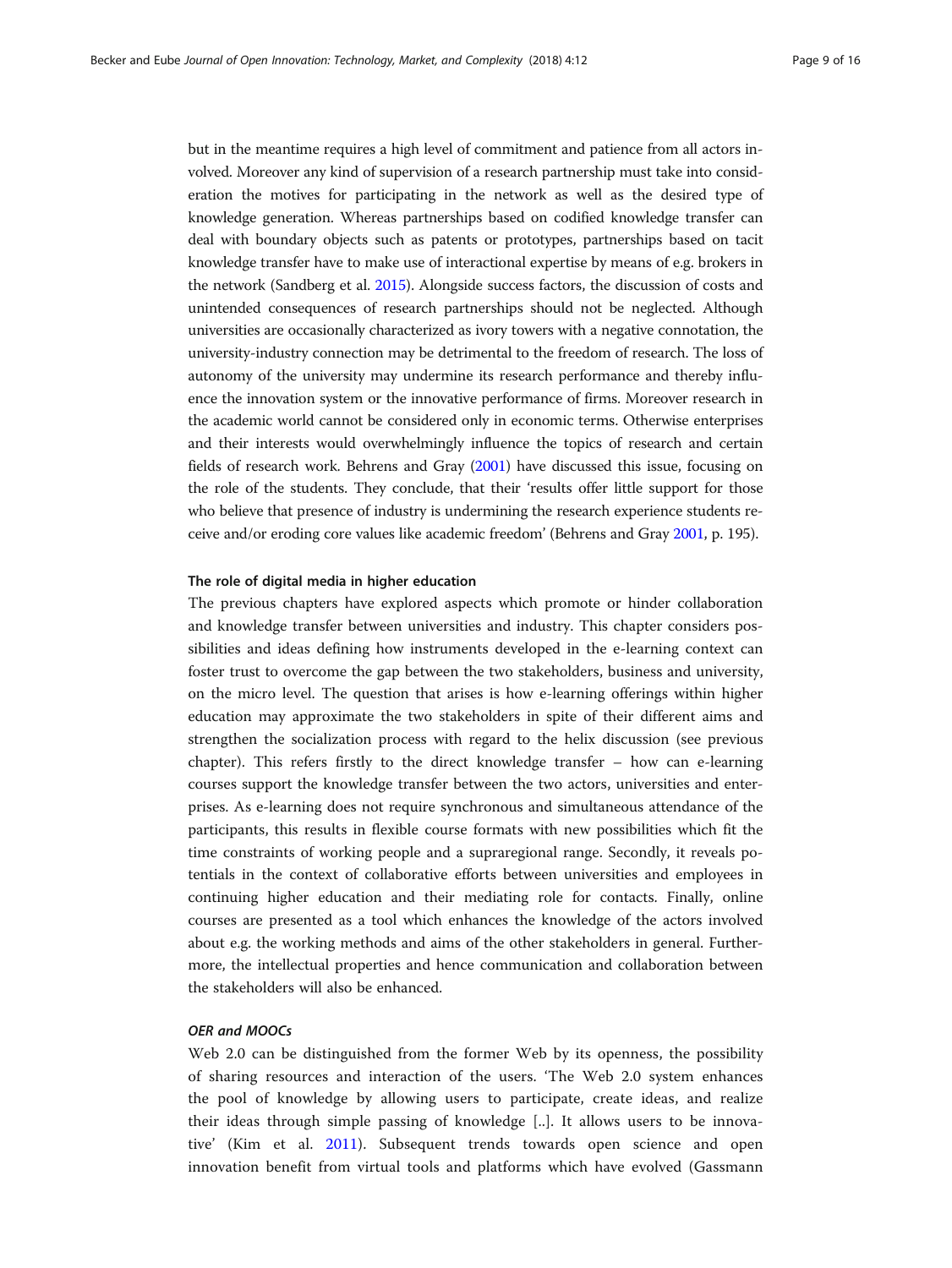et al. [2011\)](#page-14-0). Similar advantages are used for e-learning approaches in the Web 2.0 area. The possibilities of ubiquitous access to learning resources from any location at any time create new possibilities for the target audience of virtual learning offerings and new, interactive, social learning options.

At the beginning of the century the open education resource (OER) movement started. Universities delivered open online access to course content material for several reasons, including enhancing their visibility and providing input for alumni. Based on this movement, the MOOC (Massive Open Online Courses) evolved in 2008 (Daniel [2012](#page-14-0)). Universities started to offer free online courses to everybody wishing to participate. There are mainly two types of MOOCs, which differ in their pedagogical model. The first MOOC designed by Georg Siemens and Steven Downes at the University of Manitoba, Canada, dealt with the topic 'Connectivism and Connective Knowledge'. MOOCs which follow their theory (Siemens [2012\)](#page-15-0) rely on connectivism and constructivism of knowledge and are called cMOOCs. They do not offer determined, prepared knowledge, but guide learners in contributing their knowledge to the course and reflecting, connecting and integrating knowledge from diverse sources. In contrast, most of the commonly known xMOOCs offered by several universities on platforms like Coursera provide coherent knowledge to the learner. 'Broadly, however, generative vs. declarative knowledge captures the epistemological distinctions between our MOOCs and the Coursera/EDx MOOCs.' (Siemens [2012\)](#page-15-0). This implies a social learning approach for cMOOCs, whereas the xMOOCs predominantly follow an individual learning approach.

Most of the participants of MOOCs are well educated and often already have an academic level (Christensen et al. [2013\)](#page-14-0) - so MOOCs contribute to the lifelong learning process:

Motivations for 18 to 34 years may be closely related to the opportunity to improve their career, moreover, enhance their professional network. Half the respondents indicated that participating in a MOOC enabled them to enhance their professional development and improve their knowledge in the workplace. (White et al. [2014](#page-15-0), p. 9).

Some MOOCs explicitly address people with experience in the field of work (e.g. openhpi [2015](#page-15-0)). So MOOCs are an instrument for universities to become visible for professionals, give them the opportunity to keep their knowledge up to date, and at the same time the participants can obtain an insight into the research activities of the providing departments of the universities and recognize connections with their field of work. Depending on the grade of interaction between the participants and with the course providers during the MOOC, MOOCs are also an opportunity to generate weak ties and start networking effects (Granovetter [1973](#page-14-0)). This would be particularly fostered in cMOOCs (Saadatmand and Kumpulainen [2014\)](#page-15-0) - so xMOOCs increasingly implement interactive elements to support learning communities. In addition, companies are working together with academic institutions to enhance corporate learning through MOOCs prepared and conducted collaboratively, as was the case in German-speaking countries with the MOOC "corporate learning 2.0" ('Corporate Learning 2.0 MOOC - CL20' [n.d.\)](#page-14-0) in September 2016 and the MOOC "Hands on Industrie 4.0" in April 2016 ('Hands on Industrie 4.0' [2016\)](#page-14-0). A European study concerning the benefits of MOOCs for corporate institutions also revealed -besides the educational effects – potential for knowledge sharing between HEI and business by means of networking effects.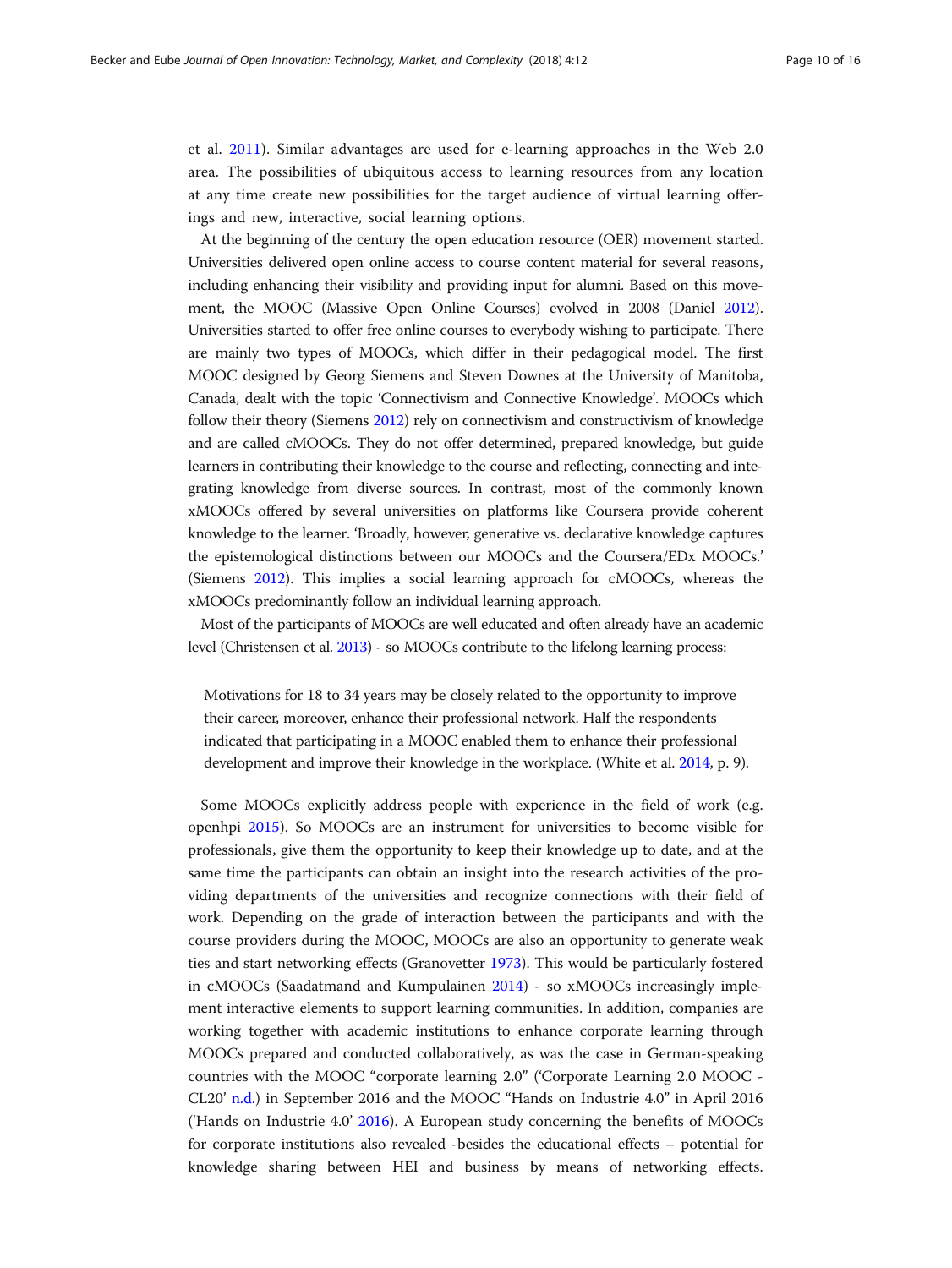Nevertheless some work remains to be done according to the authors with regard to some reservations due to prior negative experiences with eLearning and the quality of free-of-charge courses (Driha, Friedl & Jansen, [2017\)](#page-14-0).

To sum up, MOOCs can be an option for professionals to keep up with rapidly changing and developing knowledge. Furthermore, MOOCs provide an insight into universities' research activities and contacts who can be addressed for industry-university cooperation and subsequent innovation. To foster the network effect, MOOCs should provide social learning opportunities and regard the linkage to the work field activities of the participants as a relevant resource for the knowledge creation. 'The MOOC design could also exploit the existing knowledge of its professional learners as a core course resource. Professional learners bring a wealth of experience to their learning.' (Milligan and Littlejohn [2014\)](#page-15-0).

#### Continuing higher education

The information and knowledge society is shaped by rapidly changing knowledge. This implies that lifelong learning processes of employees are becoming increasingly important for the success of firms. Besides the MOOCs mentioned above, continuing higher education offered by universities is a way for employees to gain deeper insights into actual, theoretical knowledge. Blended learning formats which combine distance learning with on-campus learning phases are a widespread format for continuing higher education. The possibility of combining professional life with academic learning activities is the backbone of continuing higher education. To foster the adaption of newly learned theoretical knowledge to the field of work (and therefore to increase innovation potential), a strong connection between the formal learning in the education context and the informal or non-formal work field context is required (Vogt [2012\)](#page-15-0). The Seamless Learning Model (SLM) as described by Wong (Wong [2012\)](#page-15-0) subsumes scenarios that comprise learning in different situations, at different times, in different locations, alone and in groups and face-to-face, as well as through media transfer. At the same time the SLM emphasizes the necessary linkage between informal or non-formal learning and formal learning, just as between physical learning and digital learning. Furthermore the SLM incorporates the need for flexibility, considering the heterogeneous situations of lifelong learners, as well as the possibility of relating the work field experience to theoretical knowledge and vice versa (Eube & Vogt, [2016](#page-14-0)). Thanks to digital media, the integration of different learning places into a personal learning environment is possible and enhances the acceptance and outcome of continuing academic education. Maschwitz ([2014](#page-15-0)) recommends cooperation between corporations and public universities for the continuing higher education programme conception for several reasons, e.g. exchange of theory and practice and knowledge transfer. At the same time she emphasizes the necessary changes in education policy and cooperation culture which would foster these collaborations. Similar benefits of knowledge transfer are quoted for enterprises and universities when collaborating on study course development (Kock et al. [2000](#page-15-0)).

Several actors benefit from continuing higher education. Firstly the individual can improve his or her opportunities for career progression, salary improvements and so forth. Industry gains access to knowledge which can result in innovation potential, and last but not least the university gains insight into business needs and can refine its research (Slotte and Tynjälä [2003\)](#page-15-0). When industry and university collaborate in offering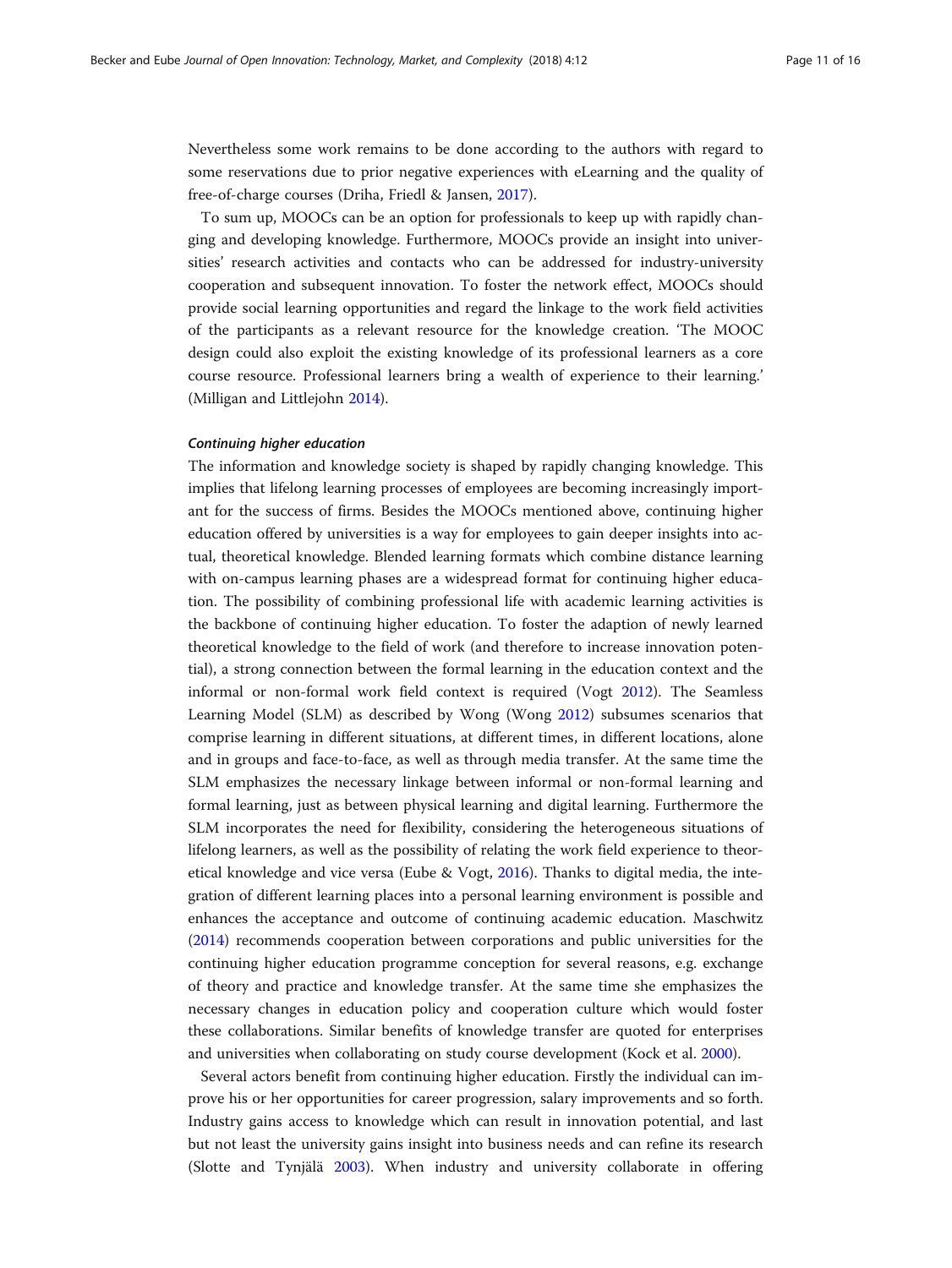continuing academic education, they will initially work together without focusing on aspects such as different goals of cooperative research projects. To organize the collaboration for development and realization of a study program, the actors of the universities and the industry communicate and have to bridge the cultural gap (for details of the patterns of the collaboration process see Maschwitz [2014](#page-15-0)). Therefore relational involvement will increase and support trust, the first step in the helix (socialization) will be facilitated, and the collaboration for education can therefore contribute to further cooperation and knowledge transfer.

#### Online courses referring to innovation collaboration

In addition to these possibilities of fostering the networking between universities and industry during further education of employees by MOOCs or by continuing academic education, the government can directly implement online courses to educate the stakeholders and prepare them for collaboration. Often there is a lack of information about the general working methods and goals of the other stakeholder (Blunck and Bradler [2009](#page-14-0)). Online courses which inform interested stakeholders about these differences can dismantle potential communication barriers in advance. The project SUPORT as part of the European Erasmus Lifelong Learning Program analyzed pre-knowledge needs of small and medium enterprises (SME) and higher education institutions (HEI) and is developing an e-learning programme which will meet these requirements (SUPORT [2015](#page-15-0)). Everybody interested can learn about the other stakeholder's characteristics. A similar approach - supporting potential partners in university-industry collaboration with valuable knowledge to prevent pitfalls - has been the goal of the Online General Course on Intellectual Properties in Brazil (de Lima Hatschbach et al. [2014\)](#page-14-0). The topic of the course is knowledge about intellectual property, as information about the legal boundary condition concerning intangible assets is a prerequisite for collaboration and knowledge transfer between universities and industry. The free online course was funded by the Ministry of Development, Industry and Trade and refers to national cases and Brazilian reality; it is held in Portuguese.

The authors identified three groups who benefit from the course: students, universities and research centres as well as industries and companies. While the students obtain free access to national, specific, specialized content and social networks with experts, universities and research centres gain access to staff with the necessary specific skills. Last but not least, industry and companies benefit "since the greater the knowledge of intellectual property by the society, better is the communication established between all actors of the national innovation system" (de Lima Hatschbach et al. [2014](#page-14-0)).

#### Policy implications

This paper has argued that collaboration between economic and scientific actors fosters innovative performance, which reflects the general state of the art with regard to evolutionary economic studies and approaches such as NIS, OI or the Triple Helix. Consequently policy which focuses on the relationship between the different actors – state, entrepreneurship and university – should be promoted. One strategy already frequently followed is to link financial subsidies by the state with the condition of collaboration. Nevertheless, the devil is in the details when certain projects apply for financial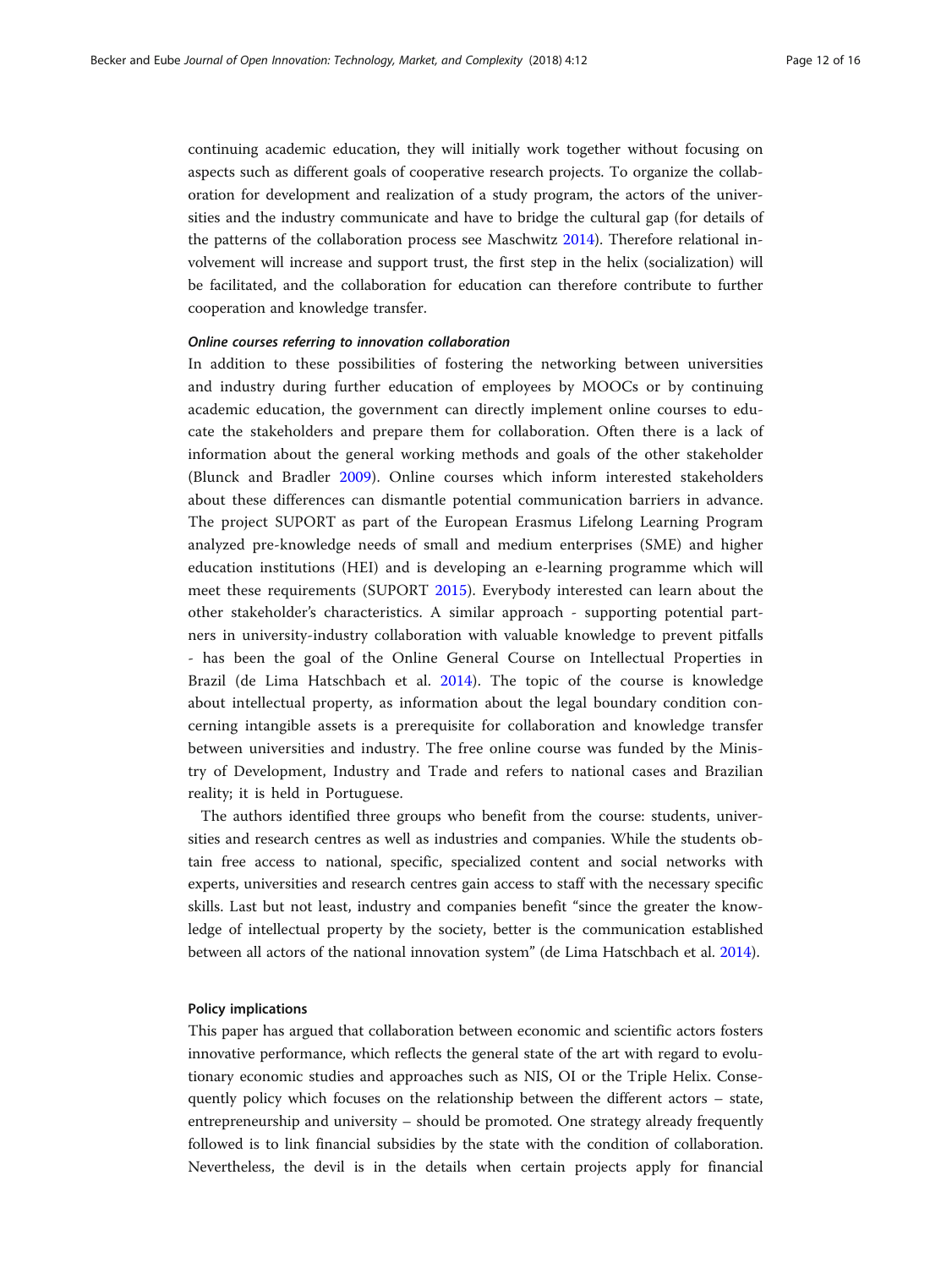support. The question that arises here is which projects should be promoted to guarantee sustainable economic development, and moreover which instruments should be put into practice to gain the desired results. Rijnsoever et al. ([2014\)](#page-15-0) have tried to answer this question by focusing on technology diversity as an outcome and elaborate that 'technological diversity is important to achieve long-term technological progress as diversity fosters recombinant innovation and renders undesirable lock-ins less likely' (van Rijnsoever et al. [2014,](#page-15-0) p. 1094). Diversity is not effectively increased by just subsidizing more collaborative projects. Instead projects should have a limited number of partners, but different ones, and should have not too many ties within the current innovation system (van Rijnsoever et al. [2014](#page-15-0), p. 1105). Rijnsoever et al. ([2014\)](#page-15-0) thereby underline the general conclusion that the government needs to look for certain success factors with regard to financial subsidies. Simply financing collaboration ignores the complex conditional environment for innovative performance. This paper aims to contribute to this discussion by relating the theoretically conceptualized demands to the offers from new media.

Firstly, this paper follows the thesis that network structures on the governmental level foster knowledge transfer on the micro level. Even though empirical research work remains to be done via case studies, the comparative research work on the two countries Chile and Mexico performed by Becker ([2014](#page-14-0)) has revealed conceptual differences between the regulations of innovation policy in the two countries. Although both countries have installed specific councils for innovation policy, innovation policy is organized in different ways, which may be an explanatory variable for the different innovative outcome of the two countries Becker ([2014](#page-14-0)). Nevertheless, there is a gap to be filled between the regulation of innovation policy on the macro level and a certain research partnership or innovation network on the micro level. Two points of interest appear important to open this black box.

On the one hand trust fulfils a crucial role for various reasons. Firstly the tradeoff between scientists and entrepreneurs may be mitigated through trust-building measures. Secondly tacit knowledge transfer becomes crucial for innovative effects and trust is a requisite for such an exchange. Thirdly the tightrope between diversity and stability can be managed better. Fourthly trust becomes the independent variable for the general stability of networks, which seems to be fruitful for knowledge exchange. On the other hand intermediate actors, who act as brokers between science and industry and can therefore develop trust-building measures, should not be neglected. Accordingly the two aspects of brokers and trust are closely correlated.

With regard to this, in the authors' view Web 2.0 applications fulfil crucial functions. With the European project SUPORT already mentioned or the Chilean platform [Innoversia.net](http://innoversia.net), different forms of online marketplaces are established for the exchange of knowledge and expertise. These can fulfil the function of brokers, whose promotion by the state might be expedient. Moreover all measures and techniques which support the approximation of science and industry should not be neglected. Therefore the emerging development towards MOOCs in the context of lifelong learning might be a starting point and another aspect to be promoted. For the same reason the policy framework for continuing higher education should take into consideration the close collaboration between industry and universities during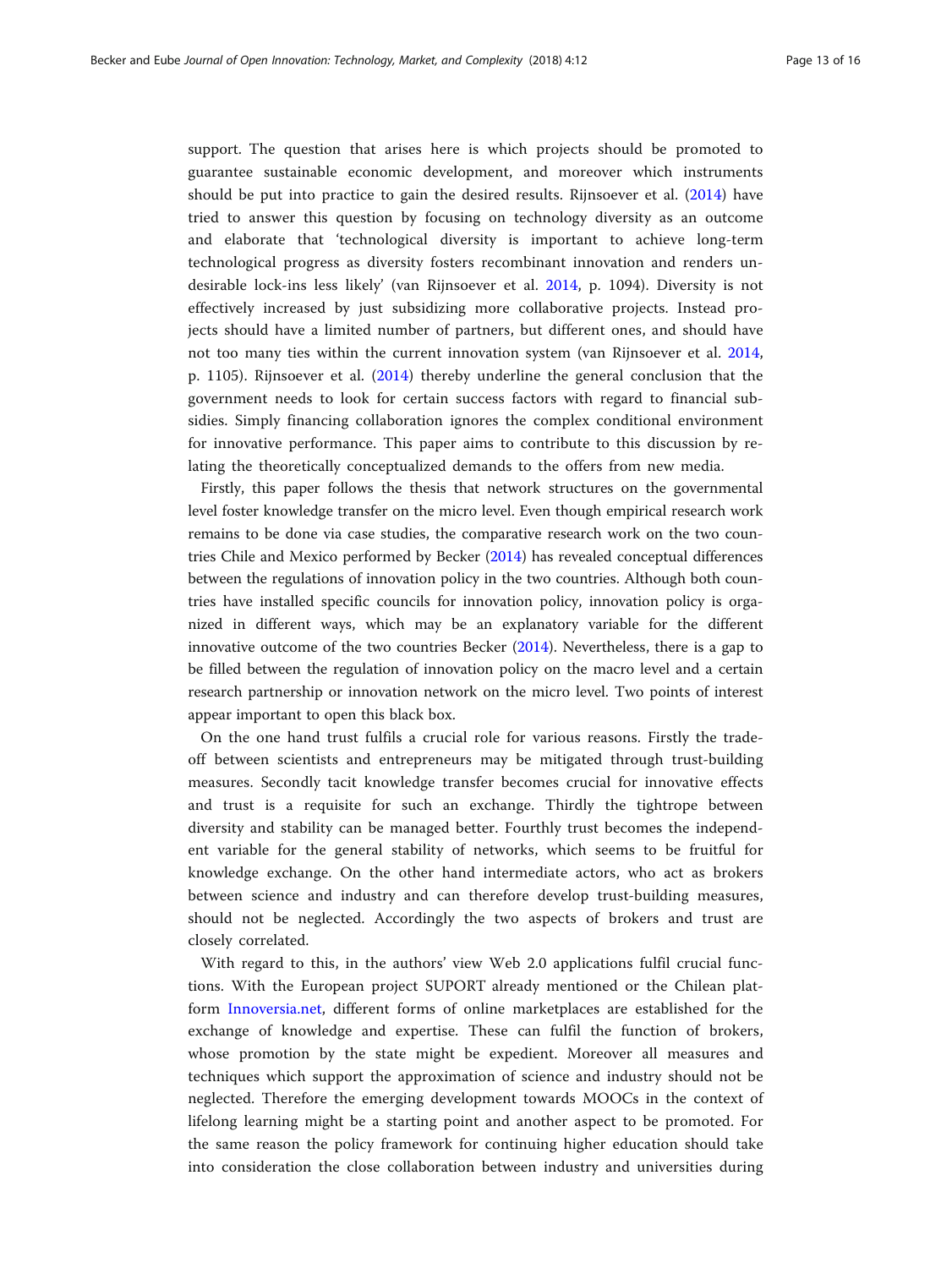both the concept phase and the implementation period. Of course the discussion about the pros and cons of MOOCs cannot be disregarded and there are still voices that alert the community about the convergence of science and industry.

Summing up, trust-developing brokers like marketplaces for the exchange of knowledge are useful tools for promoting research partnerships on the micro level. Nevertheless, it is necessary to bring industry and science closer through a policy approach on the macro level which turns out to be less hierarchical. In the sense of social networks, the different actors in a National Innovation System have to be brought together to decide e.g. about technical trajectories and research focuses and this promises to be successful. Otherwise certain measures on the micro level might founder.

One corresponding measure could be to set up a council for innovation with a good balance between representatives of the government, industry and science. The OECD has already developed a list of criteria to benchmark the national councils of different countries (Organisation for Economic Cooperation and Development [2007\)](#page-15-0). Nevertheless this is not a blueprint for innovation policy, as Orlowski points out with regard to its analysis of the interlocking directorate network surrounding the Council for Innovation and Growth and the Industry-Science Research Alliance in Germany (Orlowski [2012](#page-15-0)).

#### Policy and its implementation

This paper argues in favour of university-industry cooperation and has underlined the role of innovation policy to foster its dynamics. In Germany, for instance, the policy launched impetuses to increase the feasibility of such cooperation in the 1980s and 1990s. Within universities transfer sub-organizations have been installed to fulfil the task of bringing university and industry closer. Meier and Krücken [\(2011\)](#page-15-0) consider this recent development critically and even question this institutional innovation. According to their empirical results, these institutions within universities cannot fulfil the desired outcome. In fact such transfer organizations fail especially if implicit know-how is necessary for the cooperation. They do not dispose of the knowledge for each cooperation arrangement and are therefore often disregarded by the industry as well as by university researchers. Instead, personal contacts between the different stakeholders remain crucial for generating momentum in cooperation, or to put it in another way, institutional reorganizations are no substitute for the necessary trust-building measures. This example is therefore quoted within this context, since these transfer sub organizations were realized in Germany due to political constraints. The universities have not internalized this policy wish and have instead proceeded to conduct business as usual (Meier and Krücken [2011](#page-15-0)).

Trust-building measures like those performed by MOOCs or life-long-learning approaches are useful, even if these are in fact side effects and not the original intention. Moreover these digital learning concepts stem from universities themselves and may therefore contribute implicitly to the 'third academic mission' of universities and a new self-understanding. The main task of policy within this context seems to be to accompany this process smoothly by moderating between the two stakeholders, universities and entrepreneurs.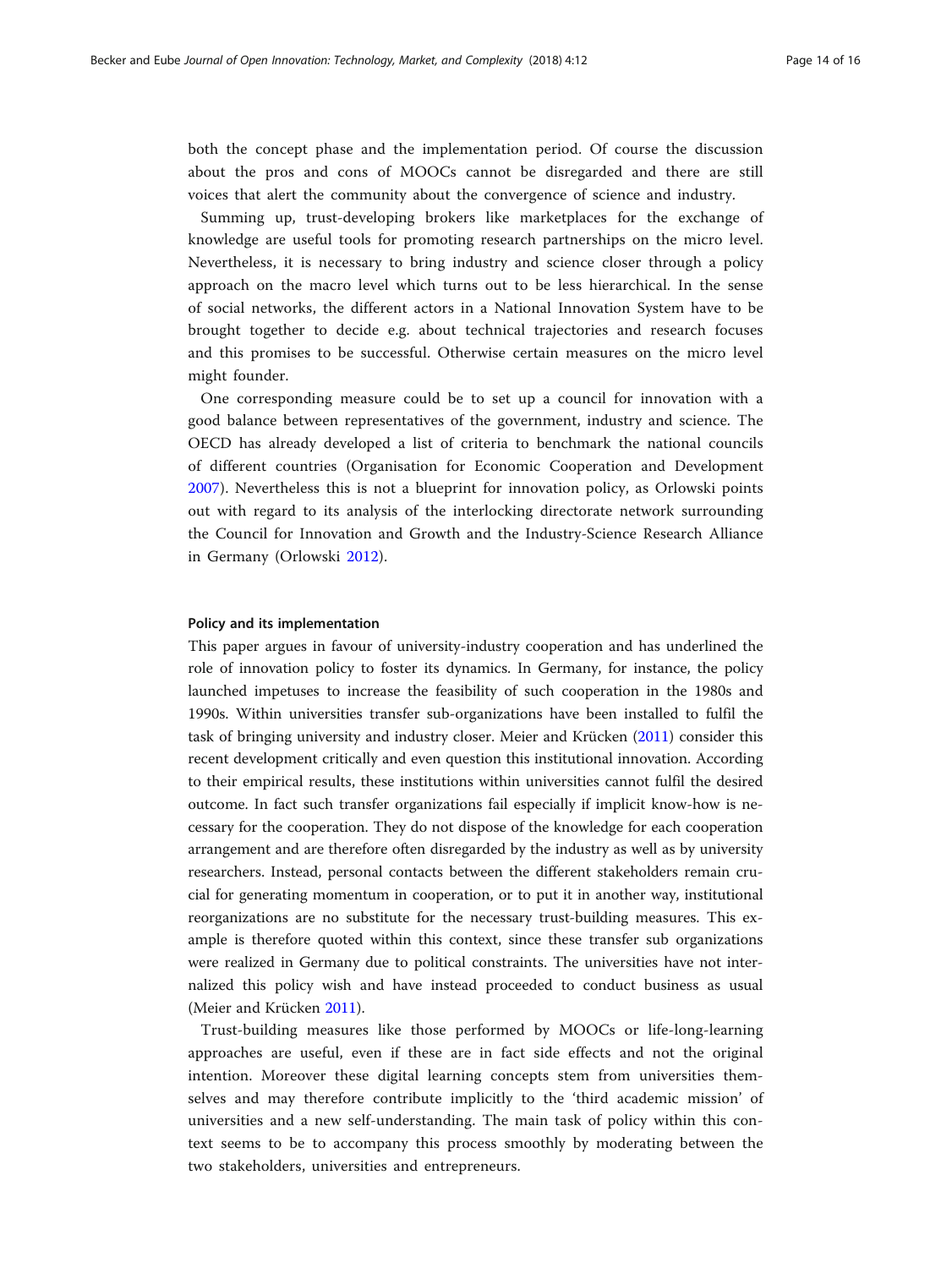#### <span id="page-14-0"></span>Authors' contributions

CE provided the chapter 'The role of digital media in higher education' and BAB wrote the other paragraphs. Both authors read and approved the final manuscript.

#### Competing interests

The authors declare that they have no competing interests.

#### Publisher's Note

Springer Nature remains neutral with regard to jurisdictional claims in published maps and institutional affiliations.

#### Received: 24 July 2017 Accepted: 12 March 2018 Published online: 03 April 2018

#### References

- Barnes, T., Pashby, I., & Gibbons, A. (2002). Effective university industry interaction. A Multi-Case Evaluation of Collaborative R & D Projects, 20(3), 272–285.
- Becker, B. A. (2014). Netzwerk versus Hierarchie. Bochum: Stärken und Schwächen der Innovationspolitik in Schwellenländern anhand eines Ländervergleichs von Chile und Mexiko.

Behrens, T. R., & Gray, D. O. (2001). Unintended consequences of cooperative research: Impact of industry sponsorship on climate for academic freedom and other graduate student outcome. Research Policy. A Journal Devoted to Research Policy, Research Management and Planning, 30(2), 179–199.

Benz, A., & Dose, N. (2010). Von der Governance-Analyse zur Policytheorie. In A. Benz & N. Dose (Eds.), Governance -Regieren in komplexen Regelsystemen (pp. 251–276). Wiesbaden: VS, Verl. für Sozialwiss.

- Blunck, D., & Bradler, M. (Eds.). (2009). Barriers to knowledge transfer an evaluative study (1. Aufl). Heidelberg: C.F. Müller. Chaminade, C., & Edquist, C. (2010). Rationales for Public Policy Intervention in the Innovation Process: Systems of Innovation Approach. In R. Smits, S. Kuhlmann, & P. Shapira (Eds.), The theory and practice of innovation policy : an
- international research handbook (pp. 95–114). Cheltenham; Northampton: Edward Elgar. Chesbrough, H. W. (2008). Open innovation. Oxford: Oxford Univ. Press.

Chesbrough, H. W., Vanhaverbeke, W., & West, J. (2006). Open innovation. Oxford: Oxford University Press.

- Christensen, G., Steinmetz, A., Alcorn, B., Bennett, A., Woods, D., & Emanuel, E. J. (2013). The MOOC Phenomenon: Who
- Takes Massive Open Online Courses and Why? (SSRN Scholarly Paper No. ID 2350964). Rochester: Social Science Research Network Retrieved from <http://papers.ssrn.com/abstract=2350964>.

Cockburn, I. M., & Henderson, R. M. (2000). Publicly funded science and the productivity of the pharmaceutical industry. Innovation Policy and the Economy, 1, 1–34. [https://doi.org/10.1086/ipe.1.25056140.](https://doi.org/10.1086/ipe.1.25056140)

- Cohen, W. M., Nelson, R. R., & Walsh, J. P. (2002). Links and Impacts The Influence of Public Research on Industrial R&D. Management Science : Journal of the Institute for Operations Research and the Management Sciences, Jg., 2002(1), 1–23. [https://doi.org/10.1287/mnsc.48.1.1.14273.](https://doi.org/10.1287/mnsc.48.1.1.14273)
- Corporate Learning 2.0 MOOC CL20. (n.d.). Retrieved 1 May 2015, from [https://colearnall.wordpress.com/2015/03/01/](https://colearnall.wordpress.com/2015/03/01/corporate-learning-2-0-mooc-cl20) [corporate-learning-2-0-mooc-cl20/.](https://colearnall.wordpress.com/2015/03/01/corporate-learning-2-0-mooc-cl20)

Daniel, S. J. (2012). Making sense of MOOCs: Musings in a maze of myth, Paradox and possibility. Retrieved from <http://www.tonybates.ca/wp-content/uploads/Making-Sense-of-MOOCs.pdf>.

de Jong, J. P. J., Vanhaverbeke, W., Kalvet, T., & Chesbrough, H. (2008). Policies for open innovation. Theory, framework and cases. Retrieved from [www.eurosfaire.prd.fr/.../1246020063\\_oipaf\\_final\\_report\\_2008.pdf.](http://www.eurosfaire.prd.fr/1246020063_oipaf_final_report_2008.pdf)

de Lima Hatschbach, M. H., Castello Guimaraes, A., & Alves Lima, A. (2014). General course on intellectual property: an example of developing effective and sustainable E-learning course in Brazil (pp. 121–127).

Driha, O. M., Friedl, C., & Jansen, D. (2017). Identification of opportunities of MOOCs for the business community (organisations) (BizMOOC – BizMOOC – Knowledge Alliance to enable a European-wide exploitation of the potential of MOOCs for the world of business No. 1.3a). EU Erasmus+.

Etzkowitz, H., & Leydesdorff, L. (2000). The dynamics of innovation: from National Systems and "Mode 2" to a triple Helix of university–industry–government relations. Research Policy, 29(2), 109–123. [https://doi.org/10.1016/S0048-7333\(99\)00055-4](https://doi.org/10.1016/S0048-7333(99)00055-4).

Eube, C., & Vogt, S. (2016). Walk this way -Konzepte der Stadtplanung für die (Aus-) Gestaltung von Seamless-Learning-Räumen. Zeitschrift Für Hochschulentwicklung. Retrieved from [http://www.zfhe.at/index.php/zfhe/article/view/967.](http://www.zfhe.at/index.php/zfhe/article/view/967)

Fabrizio, K. R. (2006). The use of university research in firm innovation. In H. W. Chesbrough, W. Vanhaverbeke, & J. West (Eds.), Open innovation (pp. 134–161). Oxford: Oxford University Press.

Freeman, C. (1991). Networks of innovators – A synthesis of research issues. Research Policy, 20(5), 499–514. Gassmann, O., & Enkel, E. (2006). Open Innovation. [Wettbewerb]. Zeitschrift Führung Organisation. Zfo, Jg, 2006(3), 132-139. Gassmann, O., Widenmayer, B., Friesike, S., & Schildhauer, T. (2011). Opening Up Science: Towards an Agenda of Open

Science in Industry and Academia. SSRN Electronic Journal. <https://doi.org/10.2139/ssrn.2091122>.

Granovetter, M. S. (1973). The strength of weak ties. American Journal of Sociology, 78(6), 1360–1380. Hands on Industrie 4.0. (2016). Retrieved 24 August 2016, from [https://mooc.house/courses/industrie40-2016.](https://mooc.house/courses/industrie40-2016)

Hermans, J., & Castiaux, A. (2007). Knowledge creation through university-industry collaborative research projects. Electronic Journal of Knowledge Management, 2007(1), 43–54.

Hollingsworth, J. R. (2000). Doing institutional analysis: Implications for the study of innovations. Review of International Political Economy, 7(4), 595–644.

Hollingsworth, J. R., Schmitter, P. C., & Streeck, W. (1994). Governing capitalist economies. New York: Oxford University Press. Kaiser, R. (2008). Innovationspolitik : Staatliche Steuerungskapazitäten beim Aufbau wissensbasierter Industrien im internationalen Vergleich (1. Aufl.). Baden-Baden: Nomos.

Kim, K., Altmann, J., & Hwang, J. (2011). Measuring and analyzing the openness of the Web2.0 service network for improving the innovation capacity of the Web2.0 system through collective intelligence. In T. Bastiaens, U. Baumöl,